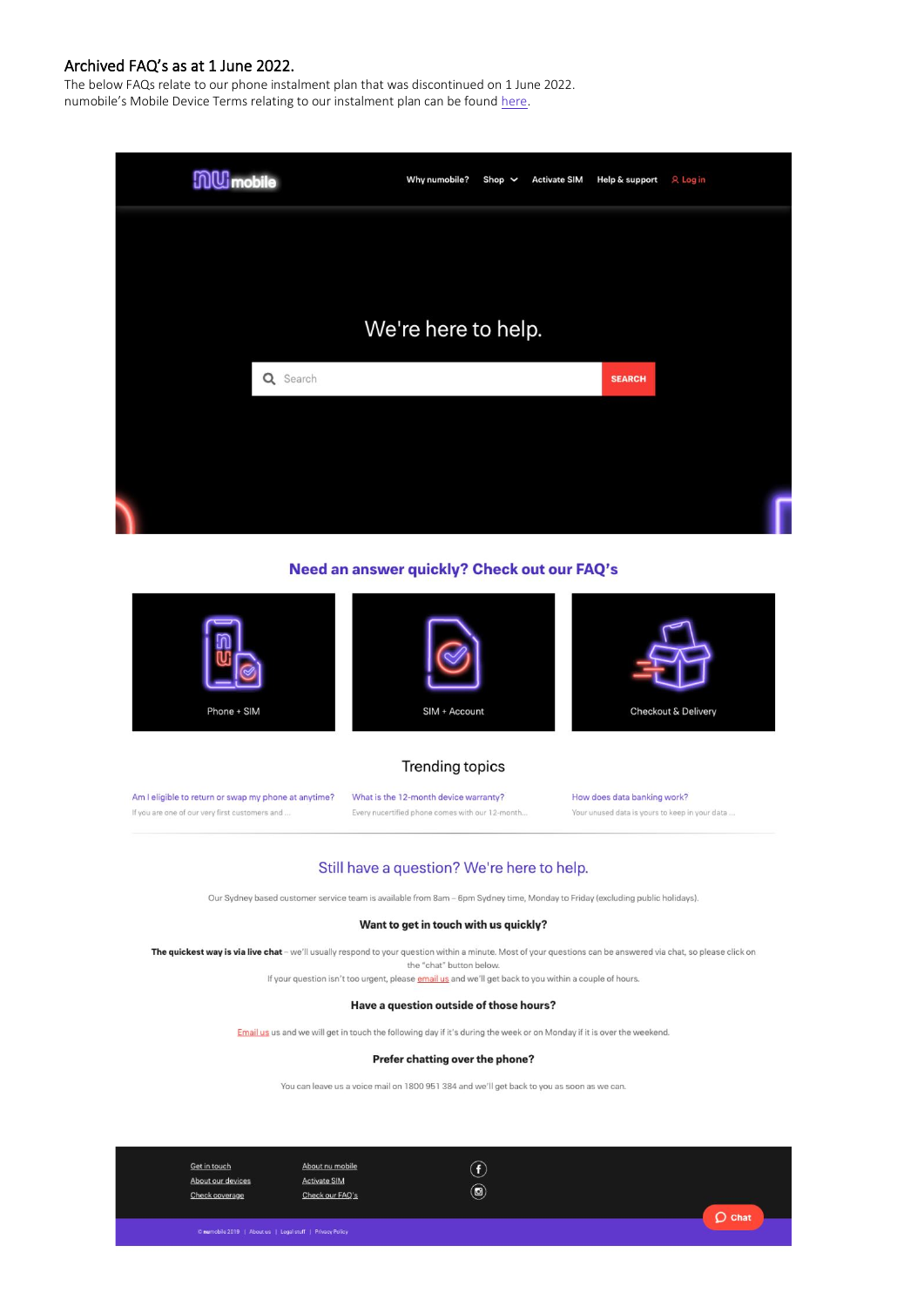The below FAQs relate to our phone instalment plan that was discontinued on 1 June 2022. numobile's Mobile Device Terms relating to our instalment plan can be found [here.](https://www.numobile.com.au/legal-stuff)

# <span id="page-1-0"></span>Phone + SIM

- $\star$  1. [Am I eligible to return or swap my phone at anytime?](#page-2-0)
- $\star$  2. [What is the 12-month device warranty?](#page-3-0)
- 3. What does "good as nu" [and "pretty good" mean?](#page-4-0)
- 4. [What if I'm having trouble verifying my SIM while activating?](#page-5-0)
- 5. [Can I add another SIM to my existing account?](#page-5-1)
- 6. [Can I purchase a SIM card in stores?](#page-5-2)
- 7. [How and when will my SIM be delivered?](#page-6-0)
- 8. [I already have a phone, can I just purchase a SIM only?](#page-6-1)
- 9. [How do I sign up to a SIM only plan?](#page-6-2)
- 10. [How does the 30-day return or swap work?](#page-6-3)
- 11. [Can I return a phone I purchased outright through your Phone Only store?](#page-6-4)
- 12. [How do I change my ring time?](#page-8-0)
- 13. [What's included in the box?](#page-8-1)
- 14. [Do I own the phone?](#page-8-2)
- 15. [Am I leasing the phone?](#page-8-3)
- 16. [What is a refurbished phone?](#page-8-4)
- 17. [How are your phones tested?](#page-9-0)
- 18. [Do you have a cooling off period?](#page-9-1)
- 19. [I'm going overseas, do you have data roaming?](#page-9-2)
- 20. [What is your network coverage like?](#page-9-3)
- 21. [Here's a check list for choosing a data and calls plan that fits your usa](#page-9-4)ge.
- 22. [How do "nu" phones compare to a new phone?](#page-10-0)
- 23. [Are your handset's locked?](#page-10-1)
- 24. [Where do nu phones come from?](#page-10-2)
- 25. [With the unlimited international calls to 15](#page-10-3) countries, can I pick one not on the list?
- 26. [What's the best plan for me?](#page-10-4)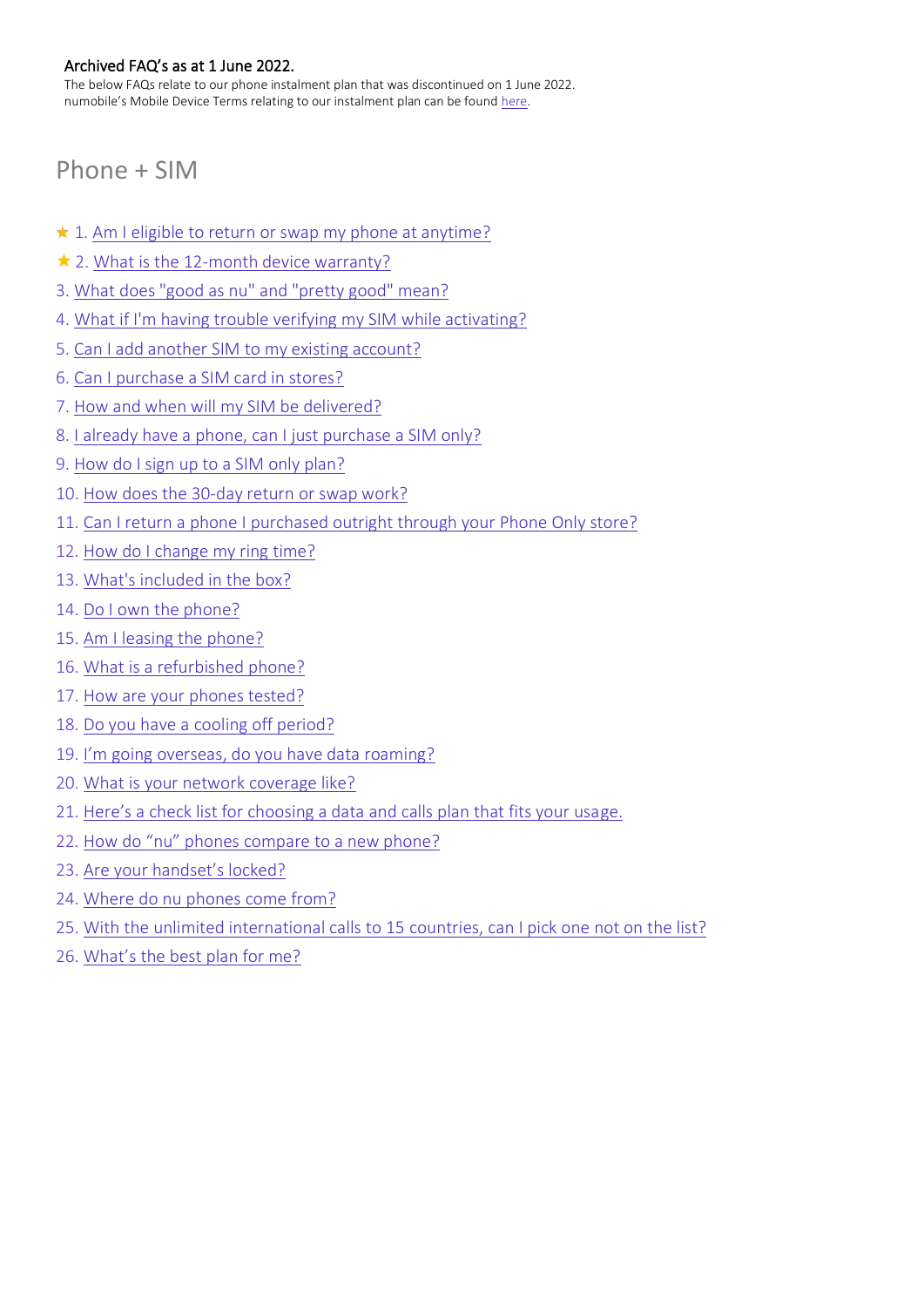The below FAQs relate to our phone instalment plan that was discontinued on 1 June 2022. numobile's Mobile Device Terms relating to our instalment plan can be found [here.](https://www.numobile.com.au/legal-stuff)

# <span id="page-2-0"></span>**Am I eligible to return or swap my phone at anytime?**

If you are one of our very first customers and purchased your phone on an installment plan before 19 May 2020, you may be entitled to return or swap your phone while it is still on the installment plan. Please contact our customer support team to confirm if you are entitled to return or swap your phone. How it works

If our customer service team confirms that you are entitled to return or swap your phone at anytime while it is still on the installment plan, we can offer you the below buyback price for your returned phone, depending on the condition it's returned in.

And if your phone is in good condition, you'll have nothing left to pay (how good is that!).

| Determine the condition of your phone by answering 3 simple questions |  |  |
|-----------------------------------------------------------------------|--|--|
|                                                                       |  |  |

Determine whether you'll have anything left to pay

|                       | <b>Working order</b>                                                | <b>Unlocked</b>                                                                                                 | <b>Physical condition</b>                                            | <b>Buyback price</b>                                                   | What's left to pay                                                 |
|-----------------------|---------------------------------------------------------------------|-----------------------------------------------------------------------------------------------------------------|----------------------------------------------------------------------|------------------------------------------------------------------------|--------------------------------------------------------------------|
|                       | Does your phone turn on<br>and off and only have<br>original parts? | Does your phone have all<br>activation and device locking<br>features disabled?<br>(e.g. Find My iPhone on iOS) | Does your phone have no<br>cracked or chipped screen<br>and housing? | What numobile commits to<br>pay when you return or swap<br>your phone. | How much you'll have to pay<br>if you accept the buyback<br>price. |
| <b>Good condition</b> |                                                                     |                                                                                                                 |                                                                      | 100%<br>of your outstanding<br>phone balance                           | No more to pay                                                     |
| <b>Fair condition</b> |                                                                     |                                                                                                                 | X                                                                    | 80%<br>of your outstanding<br>phone balance                            | 20%<br>of your outstanding<br>phone balance                        |
| Poor condition        |                                                                     | X                                                                                                               |                                                                      | 60%<br>of your outstanding<br>phone balance                            | 40%<br>of your outstanding<br>phone balance                        |
|                       |                                                                     |                                                                                                                 | X                                                                    |                                                                        |                                                                    |
|                       |                                                                     |                                                                                                                 |                                                                      |                                                                        |                                                                    |

#### **Next steps**

Provided you're up-to-date with your payments, you can ask to "return or swap at anytime" your phone anytime (by calling our customer service team on 1800 951 384). They will explain the process in detail and help you kick off the "return or swap at anytime" process.

You can help us by providing our team with as much information as possible (including photos and/or videos of the condition of your phone) before you return your phone to us. Our customer service team will give you instructions. Am I eligible for return or swap? If you are one of our very first customers and purchased your phone on an installment plan before 19 May 2020, you may be entitled to return or swap your phone while it is still on the installment plan. Please contact our customer support team to confirm if you are entitled to return or swap your phone.

To be eligible for a "swap" you must at that time be an Australian citizen, permanent resident, or have a valid VISA with at least 25 months remaining.

Customers that have signed up after 19 May 2020 or that have purchased a phone outright are still eligible for our [30-day Swap or Return](https://help.numobile.com.au/hc/en-us/articles/900000822363) option.

How can I change my plan? You can change your plan (up or down) every month in the 'plan and add-ons' section of [your account](https://www.numobile.com.au/login). If you've selected a new plan, it will start on your next plan renewal date (provided you've made the change by 8pm (Sydney time) on the night before that renewal date, otherwise it will start on the renewal date after that).

Please keep in mind that your unused data is yours to keep in your data bank for as long as you stay on your current plan or change up to a bigger one. If you change your plan down to a smaller one, your data bank will reset, and you will lose any of the data you had banked so far.

If you do change down to a smaller plan, don't worry, you can start banking any unused data from then on. What if my device is under warranty? Every nucertified phone comes with our [12-month Device Warranty.](https://help.numobile.com.au/hc/en-us/articles/360030445432) So if your phone fails (unless the failure is due to damage caused by you, another person or by accident) to meet our nucertified standards during that period, we'll arrange for the phone to be repaired or replaced (at our election)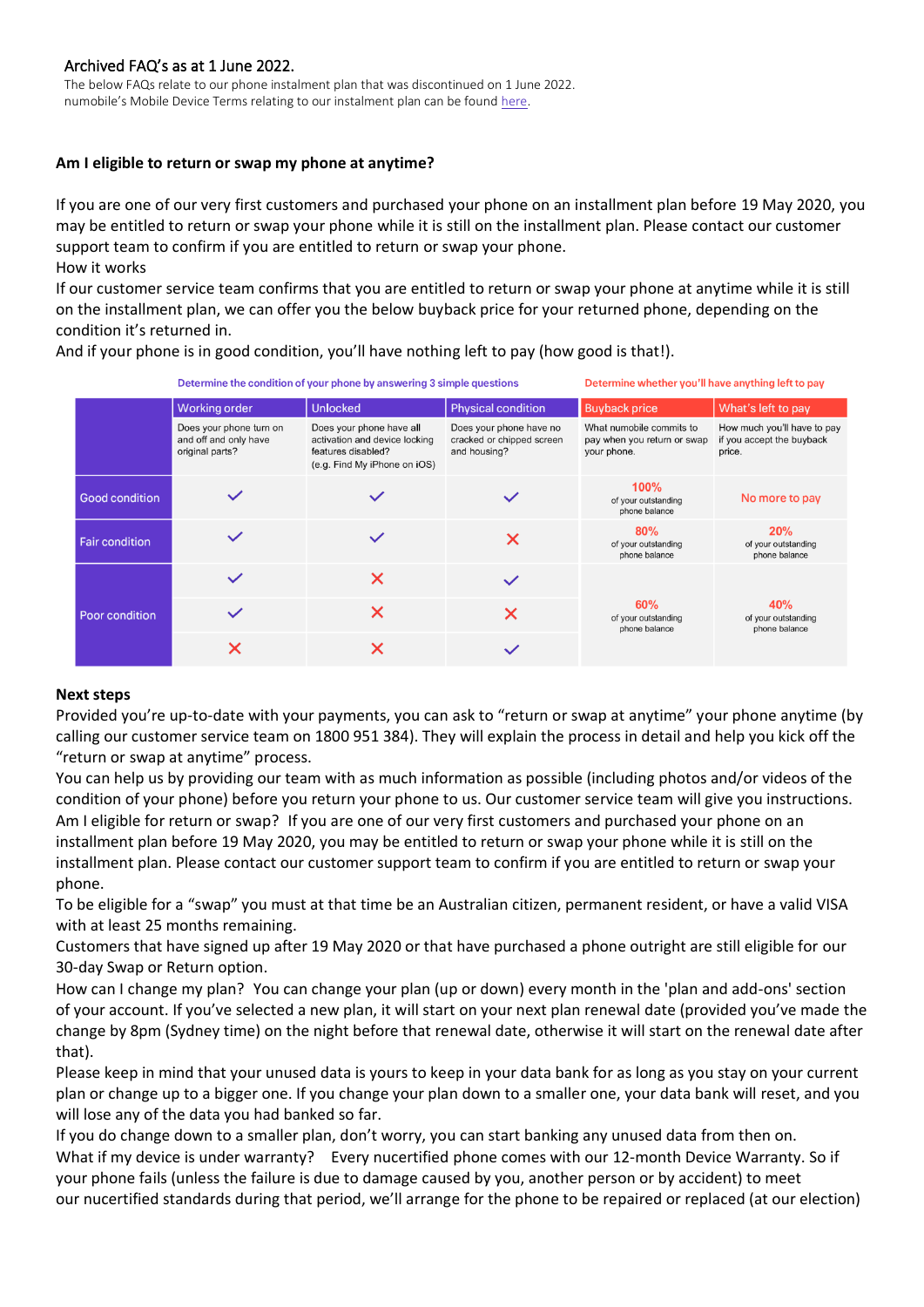The below FAQs relate to our phone instalment plan that was discontinued on 1 June 2022. numobile's Mobile Device Terms relating to our instalment plan can be found [here.](https://www.numobile.com.au/legal-stuff)

at no additional cost. The terms and information about our 12-month device warranty can be found in ou[r Mobile](https://www.numobile.com.au/sites/default/files/2020-05/numobile%20%E2%80%93%20Mobile%20Device%20Terms.pdf)  [Devices Terms.](https://www.numobile.com.au/sites/default/files/2020-05/numobile%20%E2%80%93%20Mobile%20Device%20Terms.pdf)

Our nucertified phones come with guarantees that cannot be excluded under the Australian Consumer Law. You're entitled to a replacement or refund for a major failure and compensation for any other reasonably foreseeable loss or damage. You're also entitled to have your phone repaired or replaced if your phone fails to be of acceptable quality and the failure does not amount to a major failure. More information can be found in our [Mobile Device](https://www.numobile.com.au/sites/default/files/2020-05/numobile%20%E2%80%93%20Mobile%20Device%20Terms.pdf)  [Terms](https://www.numobile.com.au/sites/default/files/2020-05/numobile%20%E2%80%93%20Mobile%20Device%20Terms.pdf) including how to make a claim and liability for shipping costs.

What do I do if my phone arrives damaged or faulty? [Find out what to do here.](https://help.numobile.com.au/hc/en-us/articles/360030565232)

## < Back to [Phone + SIM Questions](#page-1-0)

# <span id="page-3-0"></span>**What is the 12-month device warranty?**

Every **nu**certified phone comes with our 12-month Device Warranty. So if your phone fails (unless the failure is due to damage caused by you, another person or by accident) to meet our **nu**certified standards during that period, we'll arrange for the phone to be repaired or replaced (at our election) at no additional cost. The terms and information about our 12-month device warranty can be found in our [Mobile Devices Terms.](https://www.numobile.com.au/sites/default/files/2020-05/numobile%20%E2%80%93%20Mobile%20Device%20Terms.pdf)

Our **nu**certified phones come with guarantees that cannot be excluded under the Australian Consumer Law. You're entitled to a replacement or refund for a major failure and compensation for any other reasonably foreseeable loss or damage. You're also entitled to have your phone repaired or replaced if your phone fails to be of acceptable quality and the failure does not amount to a major failure. More information can be found in our [Mobile](https://www.numobile.com.au/sites/default/files/2020-05/numobile%20%E2%80%93%20Mobile%20Device%20Terms.pdf)  [Device Terms](https://www.numobile.com.au/sites/default/files/2020-05/numobile%20%E2%80%93%20Mobile%20Device%20Terms.pdf) including how to make a claim and liability for shipping costs.

Please check the table below to see if you are eligible to make a claim under our 12-month Device Warranty.

|                      | <b>Our nucertified standard</b>                                                                                           | <b>Warranty eligibility</b>                                                                                                                                                                                                                                                                                                     |  |  |  |  |
|----------------------|---------------------------------------------------------------------------------------------------------------------------|---------------------------------------------------------------------------------------------------------------------------------------------------------------------------------------------------------------------------------------------------------------------------------------------------------------------------------|--|--|--|--|
| Looks good as nu     |                                                                                                                           |                                                                                                                                                                                                                                                                                                                                 |  |  |  |  |
| <b>Screen</b>        | $\sqrt{\phantom{a}}$ no visible scratches<br>$\sqrt{}$ no chips or cracks                                                 | $\checkmark$ eligible if damaged on arrival.<br>Claims should be made within 3 days of receiving the phone. if you<br>do not provide all information requested or submit your claim more<br>than 3 days from receiving the phone, nu mobile may not be able to<br>confirm that the phone was damaged before you received it and |  |  |  |  |
| <b>Housing</b>       | $\checkmark$ little to no visible marks<br>$\sqrt{}$ no chips or cracks                                                   |                                                                                                                                                                                                                                                                                                                                 |  |  |  |  |
| <b>Cleaning</b>      | $\checkmark$ thoroughly cleaned                                                                                           | may not be able to refund you in full.<br>$X$ not eligible for 12-month device warranty.<br>This does not affect your rights under the Australian Consumer Law                                                                                                                                                                  |  |  |  |  |
| Works good as nu     |                                                                                                                           |                                                                                                                                                                                                                                                                                                                                 |  |  |  |  |
| Connectivity         | √ Bluetooth, Wi-Fi, USB connection and GPS work properly<br>✔ Phone can connect to mobile network                         | $\sqrt{\ }$ eligible if phone fails (unless the the failure is due to damage<br>caused by you, another person or by accident) to meet<br>our nucertified standards.                                                                                                                                                             |  |  |  |  |
| <b>Functionality</b> | √ All buttons and touchscreen work properly<br>$\sqrt{\phantom{a}}$ Microphone, speakers and vibration mode work properly | X not eligible if phone is returned with;<br>non-original parts,                                                                                                                                                                                                                                                                |  |  |  |  |
| Camera               | $\sqrt{\ }$ Back and front camera and flash work properly                                                                 | excessive physical damage,<br>water damage,                                                                                                                                                                                                                                                                                     |  |  |  |  |
| <b>Battery</b>       | $\sqrt{\phantom{a}}$ All nucertified phones have at least 80% of its original battery<br>capacity.                        | activation and device locking features (e.g. find my iPhone on<br>IOS) are still enabled.                                                                                                                                                                                                                                       |  |  |  |  |
| Security             | √ Phone is unlocked and data cleansed                                                                                     | Note: 12-month device warranty covers a battery that fails from a<br>defect in manufacturing, but it doesn't cover batteries that wear<br>out from normal use.<br>This does not affect your rights under the Australian Consumer Law                                                                                            |  |  |  |  |

## **How does it work?**

If you would like to make a warranty claim, please get in touch with our customer service team.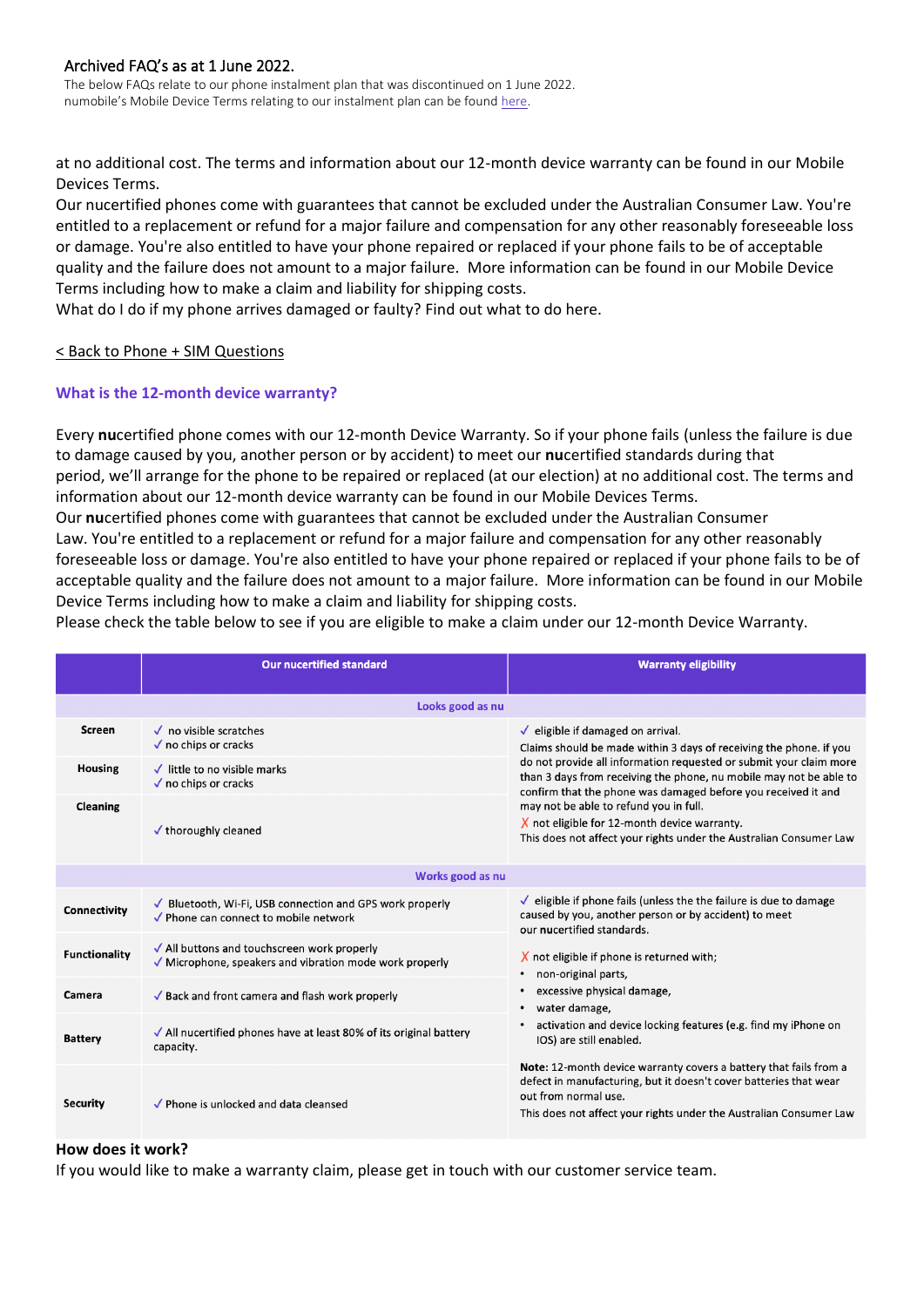The below FAQs relate to our phone instalment plan that was discontinued on 1 June 2022. numobile's Mobile Device Terms relating to our instalment plan can be found [here.](https://www.numobile.com.au/legal-stuff)

Please note that it will take us up to 5 business days from receiving your phone to test the phone and review your claim. We understand that it may be hard to be without your phone for a couple of days, so please get in touch with our team to help you with some troubleshooting steps as there may be a quick fix for the issue your experiencing.

#### [< Back to Phone + SIM Questions](#page-1-0)

#### <span id="page-4-0"></span>**What do 'Good as nu' and 'Pretty good' mean?**

Quality refurbished phones, tested and nucertified right here in Aus.

We hand-select our nu phones one by one and perform a 51-point test to make sure our nucertified phones work and look the way you expect them to.

When you choose "nu" you can be confident that you'll get a quality refurbished phone that's fully functional\*, tested, data-wiped, and cleaned. Check out more about what we test here.

Another important part of our process is to grade the phones based on their good looks and we have two conditions for you to choose from. We have phones that look good as nu, or you can save some extra cash by choosing the phones that look pretty good (and let's be honest, who keeps their phone completely scratch-free anyway?).

We want to find new homes for as many phones as possible, but we want you to know the difference between our grades so you can pick the nu phone that's right for you. You can check out what our grades mean below.

Remember, true beauty comes from within – all our phones are fully functional\* and covered by our 12-month phone warranty. If for some reason you change your mind or decide that nu is not for you, you can return your phone within 30 days for a full refund – we'll even cover the shipping.

Good as nu.

These phones look so good you'll find them hard to put down. They've been well looked-after and are often mistaken for being new. The savings (compared to new phones) will have your pockets thanking you for not burning holes in them.

Looks: these phones have no visible marks on the housing and the screen is free from scratches.

Functionality: these phones are fully functional\*, tested, and data-wiped.

Pretty good.

Still want an awesome phone but want to save some extra \$? If you don't care about keeping your phone completely scratch-free, then this is your perfect match. They're pretty good and ready for their next owner.

Hot tip – throw on a case and a screen protector to hide most of the scuffs and you're good to go!

Looks: these phones may have some minor visible marks on the housing or the screen.

Functionality: these phones are fully functional\*, tested, and data-wiped.

\*As of Oct 2020, the average battery capacity of all nu phones is 92%. Min. capacity is 80%.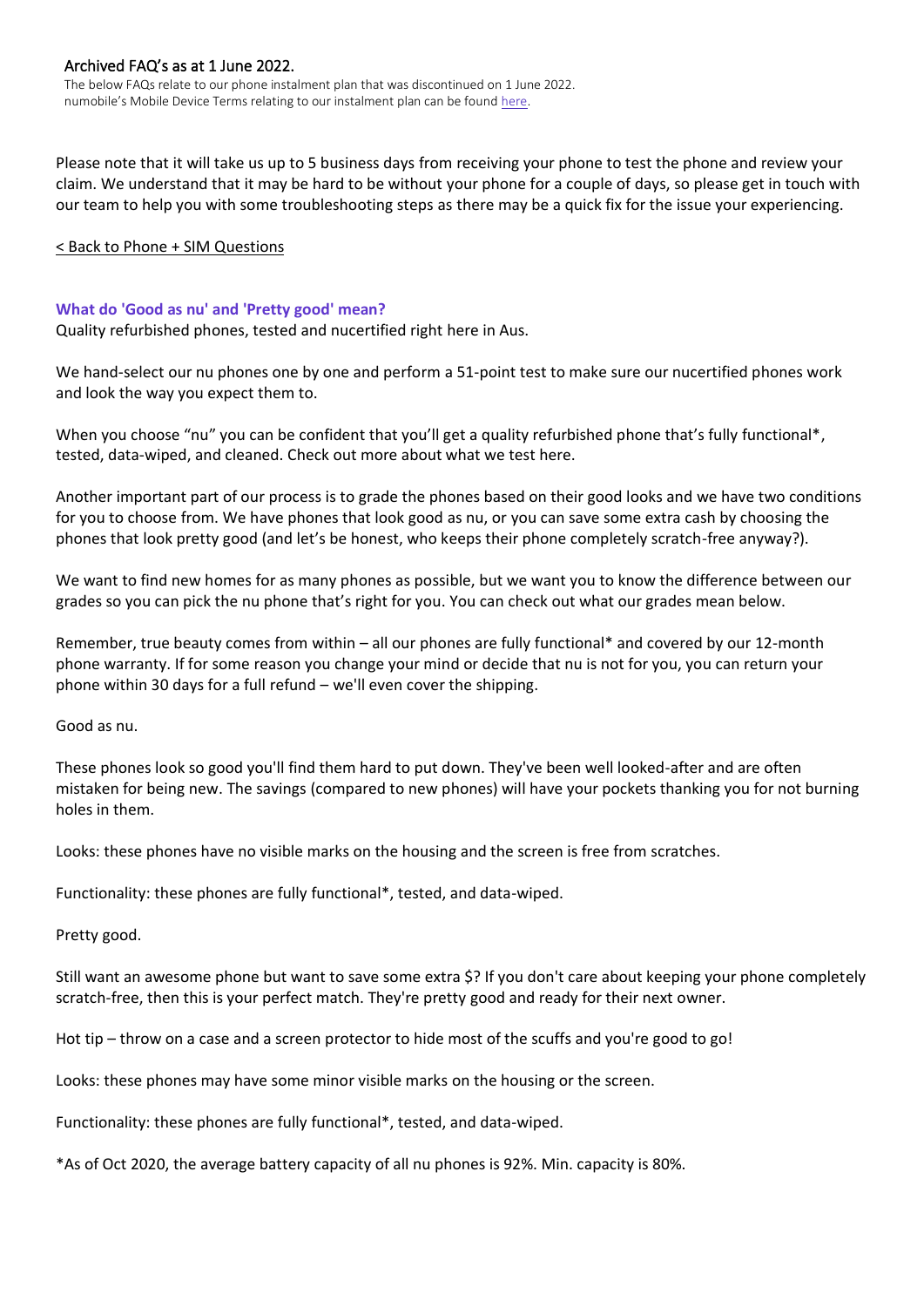The below FAQs relate to our phone instalment plan that was discontinued on 1 June 2022. numobile's Mobile Device Terms relating to our instalment plan can be found [here.](https://www.numobile.com.au/legal-stuff)

Don't take our word for it, see what our customers are saying here.

#### [< Back to Phone + SIM Questions](#page-1-0)

#### <span id="page-5-0"></span>**What if I'm having trouble verifying my SIM while activating?**

If you've followed the steps here and are still having trouble verifying your ID, we might require more information from you before you can activate your service with us.

To help you activate quickly, we recommend reaching out to us via live chat on our website (Monday-Friday, 8am-6pm, Sydney time), or you can drop us a note here and we'll get in touch with you as soon as we can.

[< Back to Phone + SIM Questions](#page-1-0)

#### <span id="page-5-1"></span>**Can I add a phone on my SIM plan?**

Yes, adding a nu phone to your service plan is simple!

You need to log into your account and click on 'Add a phone to this SIM plan' in your 'Plans & Add Ons' section. Then choose your nu phone, continue to the checkout process and you're all set.

You'll need to make the first month's phone payment during checkout and the monthly phone payments will then be added to your SIM plan payments. Easy!

How many devices can I add to my account?

You can add up to two devices per account holder.

Do I need to complete a credit check even if I already have a SIM plan?

Yes, a credit check is required to add a phone to your service plan during step two of the checkout process. Please make sure your account details match your ID documentation provided.

#### [< Back to Phone + SIM Questions](#page-1-0)

#### <span id="page-5-2"></span>**Can I add another SIM to my existing account?**

You sure can! To add another service to your existing account, simply log into your account, go to our plan page and proceed to checkout. Logging in before checking out will link the new service to your existing account.

Once you've received your SIM in the mail, here's some information on how to activate your nu SIM.

If you ordered a new number with your SIM on a Phone + SIM bundle, your SIM will automatically activate 7 days from the day it is shipped. If that doesn't work for you, or you have lost or didn't receive your SIM, get in touch with our Aussie-based support team via our website as soon as you can before activation.

How can I manage multiple services on the same account?

You can manage your services in the My Account Portal.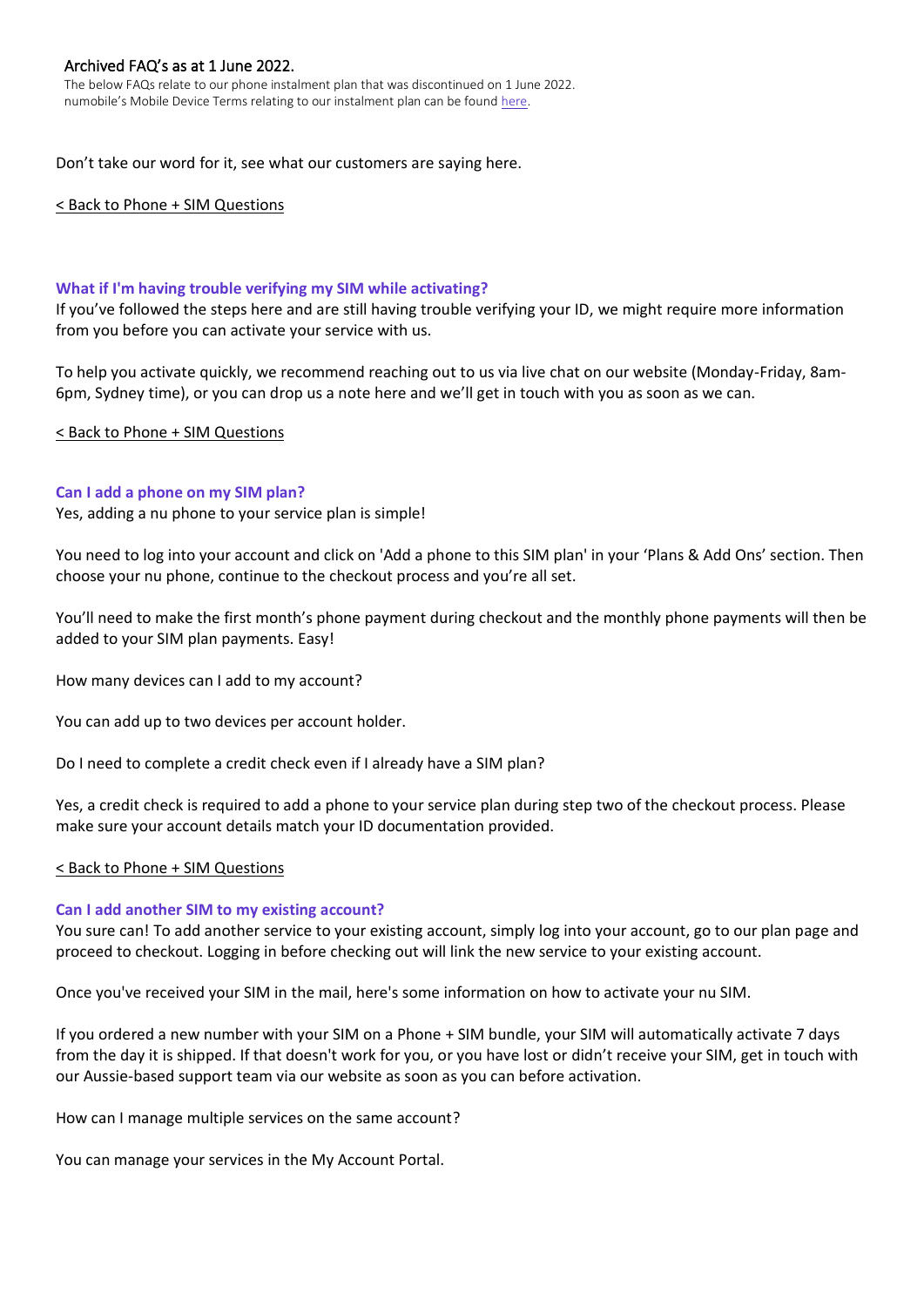The below FAQs relate to our phone instalment plan that was discontinued on 1 June 2022. numobile's Mobile Device Terms relating to our instalment plan can be found [here.](https://www.numobile.com.au/legal-stuff)

# [< Back to Phone + SIM Questions](#page-1-0)

# <span id="page-6-0"></span>**Can I purchase a SIM card in stores?**

Our SIMs are exclusively available online. Once you sign up and check out, your nu SIM will be processed and despatched via express shipping - you'll receive a shipping confirmation with tracking details once it's on its way. Please note that although we will do our best to get your nu SIM to you as soon as possible, delivery times may vary.

#### [< Back to Phone + SIM Questions](#page-1-0)

## <span id="page-6-1"></span>**How and when will my SIM be delivered?**

Once you sign up and check out, your nu SIM will be processed and despatched via express shipping - you'll receive a shipping confirmation with tracking details once it's on its way. Please note that although we will do our best to get your nu SIM to you as soon as possible, delivery times may vary.

Haven't received your SIM? Get in touch via live chat on our website - our Aussie-based support team is available Monday-Friday, from 8am to 6pm (Sydney time).

[< Back to Phone + SIM Questions](#page-1-0)

## <span id="page-6-2"></span>**I already have a phone, can I purchase a SIM only?**

Already have an awesome phone and want a SIM to match? We have month-to-month SIM plans which means you can change your plan at any time to suit your needs. Check out this page for more information.

#### [< Back to Phone + SIM Questions](#page-1-0)

#### <span id="page-6-3"></span>**How do I sign up to a SIM only plan?**

Simply select the plan that best suits your needs here and continue to checkout to complete your order. We will then send your SIM package to your door with free express shipping.

What will I need for the sign-up process?

An Australian residential address A valid email address A valid form of ID Your contact details Payment method (credit/debit card) Can I join nu and keep my number?

Of course! The process to transfer your existing number to nu mobile is easy and when you join, you'll be given the choice to keep your existing number when activating your SIM.

You will also need to have access to the number you are transferring. You can find out more about the process here.

#### [< Back to Phone + SIM Questions](#page-1-0)

#### <span id="page-6-4"></span>**How does the 30-day return or swap work?**

If "nu" is not for you – no worries. You can return or exchange your phone within 30 days of purchase. We'll even pay for the return shipping!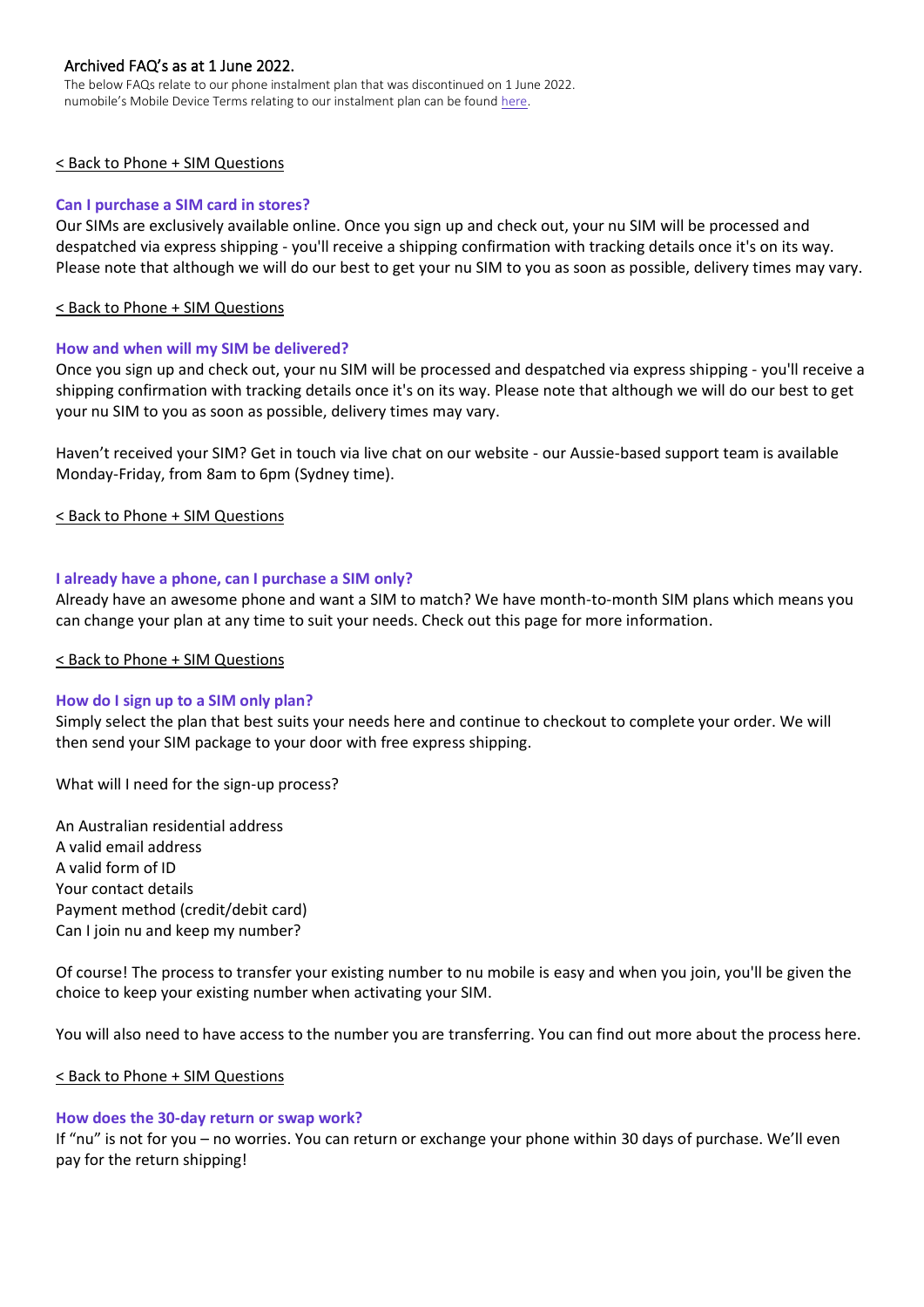The below FAQs relate to our phone instalment plan that was discontinued on 1 June 2022. numobile's Mobile Device Terms relating to our instalment plan can be found [here.](https://www.numobile.com.au/legal-stuff)

Here are our conditions for returns within 30 days:

The phone must be returned in its original packaging, with all original accessories, and must be in its original, undamaged condition.

The phone can have no signs of wear from its original condition (this includes scratches and other damage to the screen, housing, and hardware).

If your phone satisfies all conditions above, you can lodge your return here

# **What if I received a damaged or faulty phone?**

If you believe you received a damaged or faulty phone, please get in touch with us within 3 days of receiving your phone (this does not affect your rights under Australian Consumer Law). Find out what to do here.

## [< Back to Phone + SIM Questions](#page-1-0)

# **Can I return a phone I purchased outright through your Phone Only store?**

If you've purchased a phone from our phone-only store and you don't love it, you can still return it within 30 days of purchase, but please note that the phone needs to be in it's original condition and with original packaging and accessories.

To be eligible for a return under our 30-day cooling off period, you need to satisfy the criteria below:

1. Phone is the original one sent to you and in the same condition as you received it, which means the phone:

turns on and off has no liquid damage has only original parts has no physical damage incurred by you (i.e. scratches, cracks, chips or dents). 2. If the phone has been set up, you need to delete all your personal data on the phone.

a. Back-up or transfer any data prior to deletion.

b. Delete all data from the phone (we recommend that you "Erase all content and Restore Factory Settings" (or similar) after step "a".

3. Disable all activation and device locking features. (e.g. Find my iPhone on iOS and Find My Mobile on Samsung).

Please get in touch with our team at shop@numobile.com.au for return instructions and include your order confirmation number n the subject line so we can find your order easily and process your return promptly.

What if my device is under warranty?

Every nucertified phone comes with our 12-month device warranty. If during that period your phone fails (through no fault of yours) to meet our nucertified standards, please get in touch with our customer service team and they will help you with your warranty claim.

What do I do if my phone arrives damaged or faulty? Find out what to do here.

[< Back to Phone + SIM Questions](#page-1-0)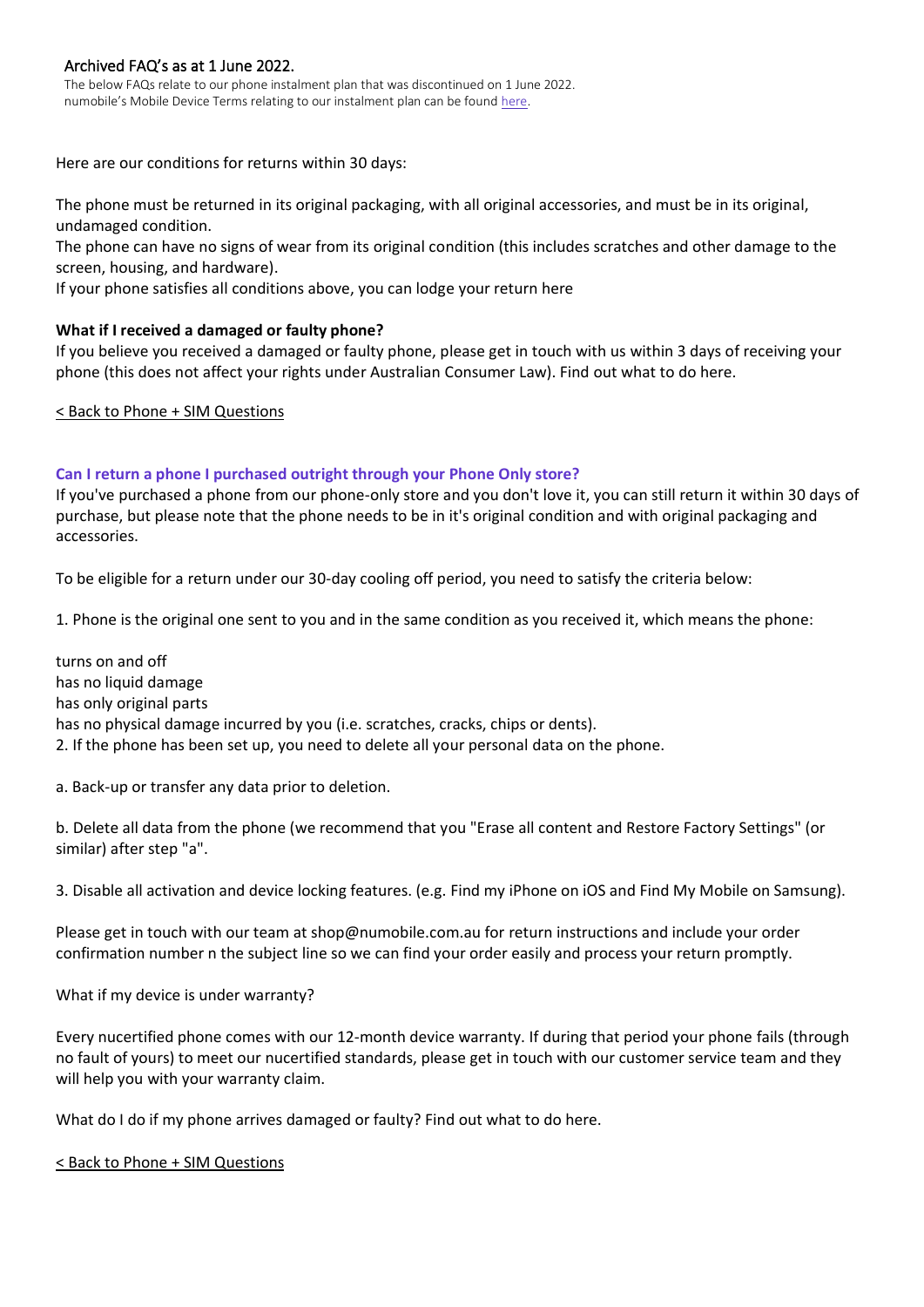The below FAQs relate to our phone instalment plan that was discontinued on 1 June 2022. numobile's Mobile Device Terms relating to our instalment plan can be found [here.](https://www.numobile.com.au/legal-stuff)

# <span id="page-8-0"></span>**How do I change my ring time?**

If you're finding that your phone is not ringing for long enough or if you're finding that it's ringing for too long, you can shorten or extend the ring time by following the instructions below.

You will need to select the duration that you would like your phone to ring for before it diverts to voicemail.

To change your ring time, enter the following sequence on your phone:

\*\*61\*101\*\*(Number of seconds 15, 20, 25, 30) # then press the call/send button.

For example, if you would like to change your ring time to 20 seconds you would enter: \*\*61\*101\*\*20# then call/send button.

If you have any questions or are running into any issues, please get in touch with our customer service team.

## [< Back to Phone + SIM Questions](#page-1-0)

## <span id="page-8-1"></span>**What's included in the box?**

Once our phones have been hand-selected, rigorously tested and cleaned they get packaged up in a brand new box with the following accessories:

Data cable with charge and sync enabled 2.4A AU charger SIM Ejector For Apple phones, the data cables have been Apple Certified.

#### [< Back to Phone + SIM Questions](#page-1-0)

#### <span id="page-8-2"></span>**Do I own the phone?**

Yes. You can buy your nu phone now, but repay it interest-free over 24 months (while you're on a plan). Once you've repaid the purchase price in full (which you can do anytime), the phone is yours.

# [< Back to Phone + SIM Questions](#page-1-0)

#### <span id="page-8-3"></span>**Am I leasing the phone?**

No. You can buy your nu phone now, but repay it interest-free over 24 months (while you're on a plan).

If you do decide to keep your phone, once you've repaid the purchase price in full (which you can do anytime), the phone is yours.

#### [< Back to Phone + SIM Questions](#page-1-0)

# <span id="page-8-4"></span>**What is a refurbished phone?**

It's a phone that's previously been owned by someone else. To qualify as nucertified, all nu phones need to pass our Sydney-based 51-point test with only the best phones with at least 80% battery life (as of May 2020 the average battery capacity of nu phones is 92%) making the final cut to become nucertified . This means you'll get a quality preowned phone at an awesome price. See our phones here.

#### [< Back to Phone + SIM Questions](#page-1-0)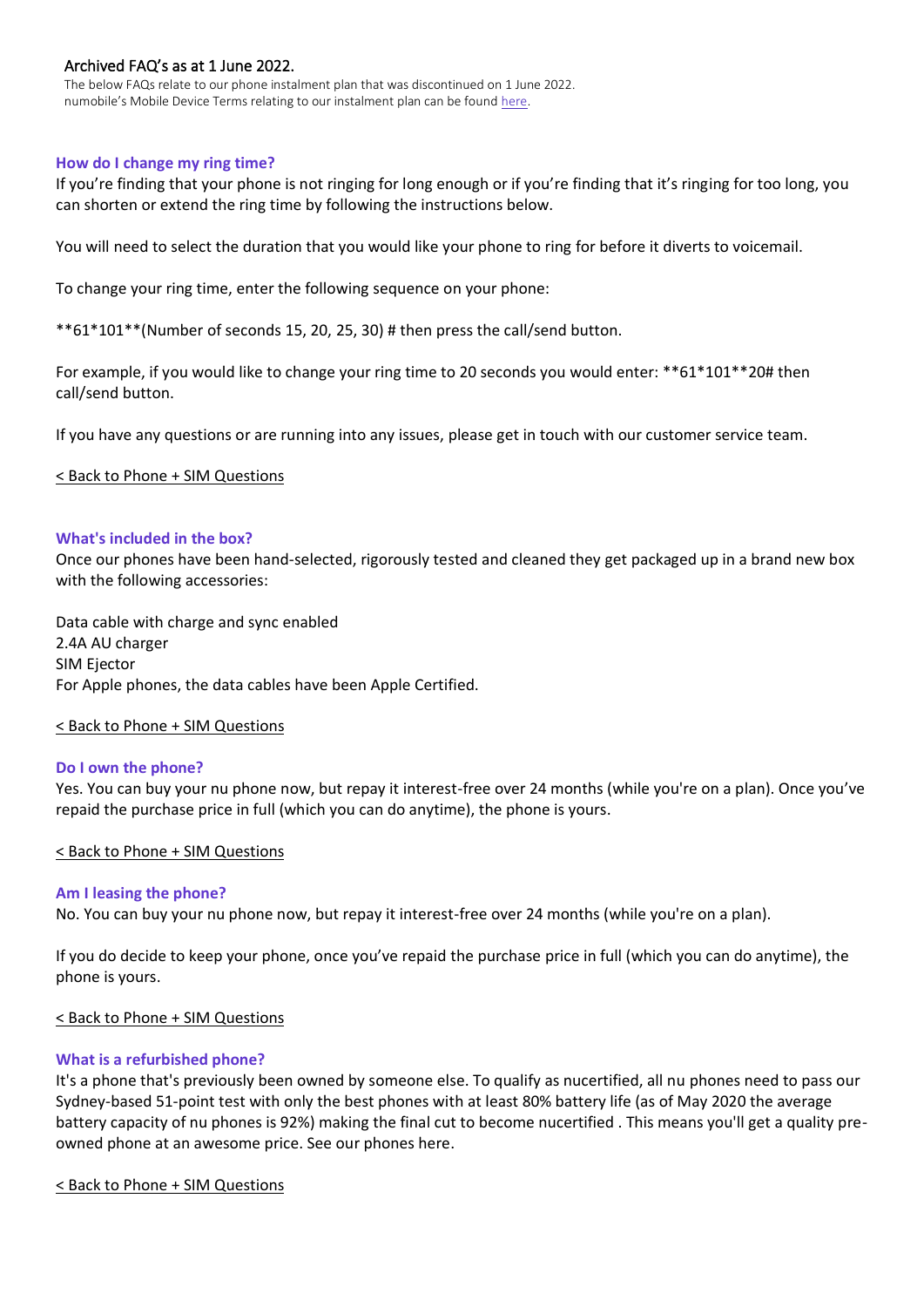The below FAQs relate to our phone instalment plan that was discontinued on 1 June 2022. numobile's Mobile Device Terms relating to our instalment plan can be found [here.](https://www.numobile.com.au/legal-stuff)

## <span id="page-9-0"></span>**How are your phones tested?**

Our Sydney-based service engineers perform a 51-point test to make sure all pre-owned nu phones run and look the way you expect them to. Only the best phones make the final cut to become nucertified. Want to see what we test? See here.

## [< Back to Phone + SIM Questions](#page-1-0)

## <span id="page-9-1"></span>**Do you have a cooling off period?**

We're sure you'll love your nu phone and to back that we're giving you a whole month (from the day you purchased it) to return or exchange it if you're not 100% happy.

Here's how it works if you're on a Phone & SIM plan.

Here's how it works if you've purchased your phone outright.

## [< Back to Phone + SIM Questions](#page-1-0)

## <span id="page-9-2"></span>**I'm going overseas, do you have data roaming?**

We're working on a simple and affordable roaming package and hope to have this as an option for you soon (watch this space). Until then, we encourage you to buy a temporary SIM when you get to your destination, as it's much better value for money.

#### [< Back to Phone + SIM Questions](#page-1-0)

# <span id="page-9-3"></span>**What is your network coverage like?**

numobile uses parts of the Telstra 3G and 4G network which covers over 1.6 million square kilometres of Australia servicing 98.8% of the population. Check out our network coverage map to see if that includes you.

## [< Back to Phone + SIM Questions](#page-1-0)

#### <span id="page-9-4"></span>**Here's a check list for choosing a data and calls plan that fits your usage.**

The first thing to consider is your data use in an average month. Other considerations include:

Do you use a lot of data streaming video content, such as Netflix or sports channels? If so, you may use more data than the average person.

Are you away from WIFI spots (e.g. at home/work or university) a lot? If so, you may use more data than the average person.

Do you make any international calls? If so, our \$25 plans and above include unlimited international calls to 15 different countries.

We are flexible with our plans so if you're unsure, you can always choose a smaller plan to start with, add extra data if the monthly included data isn't enough and then upgrade next month to a more suitable plan.

Also, please keep in mind that your unused data is yours to keep in your data bank for as long as you stay on your current plan or change to a bigger one. If you change your plan to a smaller one, your data bank will reset, and you will lose any of the data you had banked so far. From that point on, you can start banking any unused data again.

Just remember that if you are on our \$10, \$20, \$40 or \$50 data plan and change to one of our newer plans (launched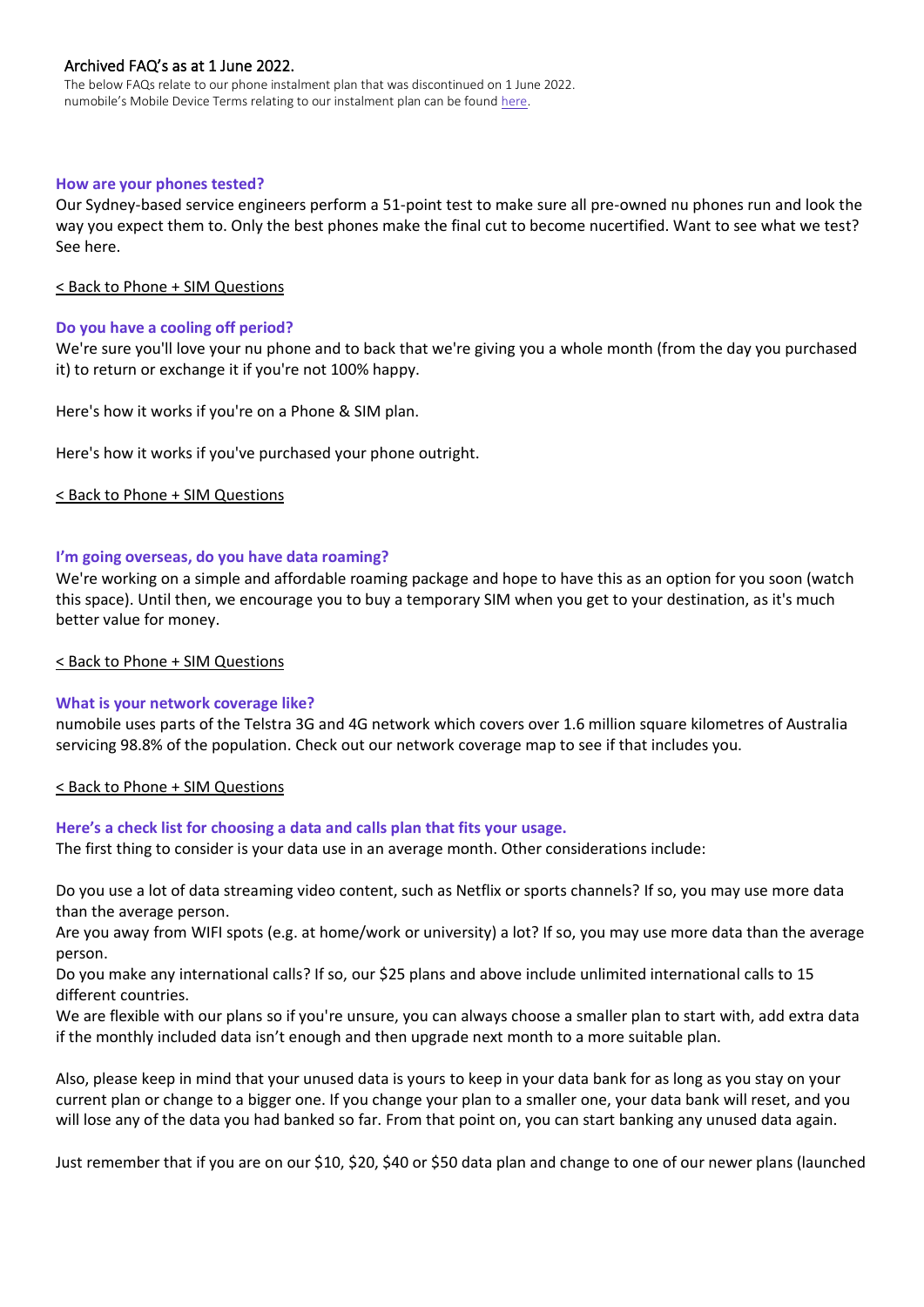The below FAQs relate to our phone instalment plan that was discontinued on 1 June 2022. numobile's Mobile Device Terms relating to our instalment plan can be found [here.](https://www.numobile.com.au/legal-stuff)

on or after 6 July, 2020), you can no longer go back to your old plan. However you will still be able to change to one of the newer plans.

## [< Back to Phone + SIM Questions](#page-1-0)

## <span id="page-10-0"></span>**How do "nu" phones compare to a new phone?**

All of our phones have had a previous owner but are tested and nucertified to make sure they run and look the way you expect them to. After careful cleaning, we pack them in a nu box, complete with wall charger, data cable (with Made for iPhone certification for Apple phones) and a SIM ejector.

## [< Back to Phone + SIM Questions](#page-1-0)

## <span id="page-10-1"></span>**Are your handsets locked?**

No. All of them are unlocked and data cleaned as part of the **nu**certification process.

## [< Back to Phone + SIM Questions](#page-1-0)

## <span id="page-10-2"></span>**Where do nu phones come from?**

Our pre-owned phones are mostly sourced from people in Australia that upgrade to a newer device and other recycling sources. We receive all pre-owned phones in our test hub in Sydney where our service engineers perform a 51 -point test.

Want to see what it takes to get the nucertification? Check out Our Phones.

#### [< Back to Phone + SIM Questions](#page-1-0)

<span id="page-10-3"></span>**With the unlimited international calls to 15 countries, can I pick one not on the list?** At this point in time, only the 15 countries on the list are available on the plan.

#### [< Back to Phone + SIM Questions](#page-1-0)

# <span id="page-10-4"></span>**What's the best plan for me?**

We have flexible plans, so you can change your plan every month. If you're unsure, you can always choose a smaller plan to start with, add extra data as you need it and upgrade the following month to a more suitable plan.

Once you've used 50%, 85% and 100% of your monthly included data, we'll send you a notification and you'll have the option to add more data (yourself). We don't have automatic data top-ups, so you can keep on top of your spending. We have two data add-ons available, a 2GB add-on for \$10 or a 5GB add-on for \$25.

All our plans have unlimited talk and text within Australia, but also have a think about whether you need international calls.

If you need help choosing the right plan, we're here for you.

#### [< Back to Phone + SIM Questions](#page-1-0)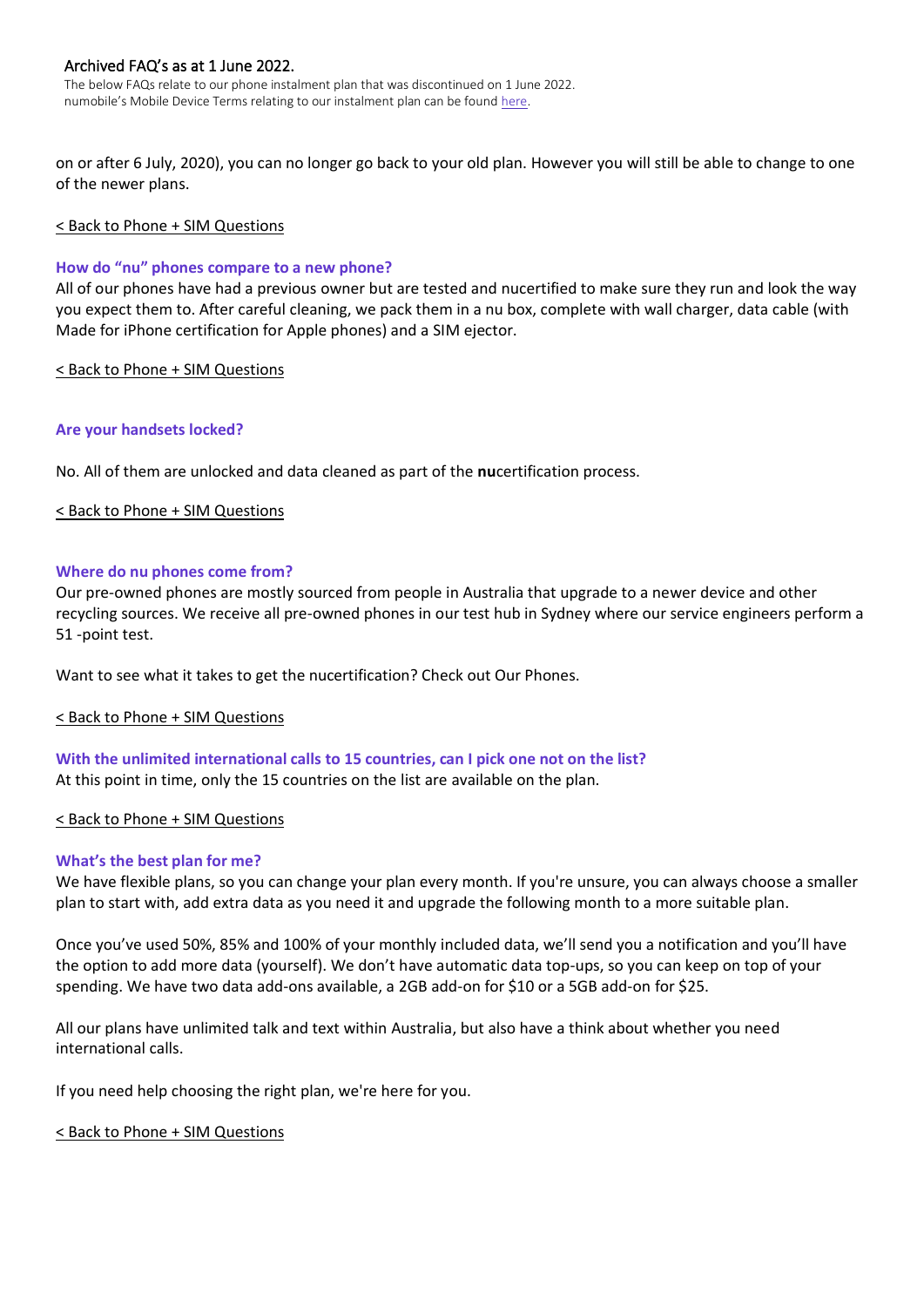The below FAQs relate to our phone instalment plan that was discontinued on 1 June 2022. numobile's Mobile Device Terms relating to our instalment plan can be found [here.](https://www.numobile.com.au/legal-stuff)

# <span id="page-11-0"></span>Checkout + delivery

- 1. [What payment methods do you have available?](#page-12-0)
- 2. [How does refer a friend work?](#page-12-1)
- 3. [Promo codes](#page-12-2)
- 4. [What do I do if my phone arrives damaged or faulty?](#page-12-3)
- 5. [What identification is needed at check out?](#page-13-0)
- 6. [How can I track my order?](#page-13-1)
- 7. [When will I receive my order?](#page-13-2)
- 8. [I'm having trouble verifying my identity.](#page-13-3)
- 9. [Recycled packaging](#page-14-0)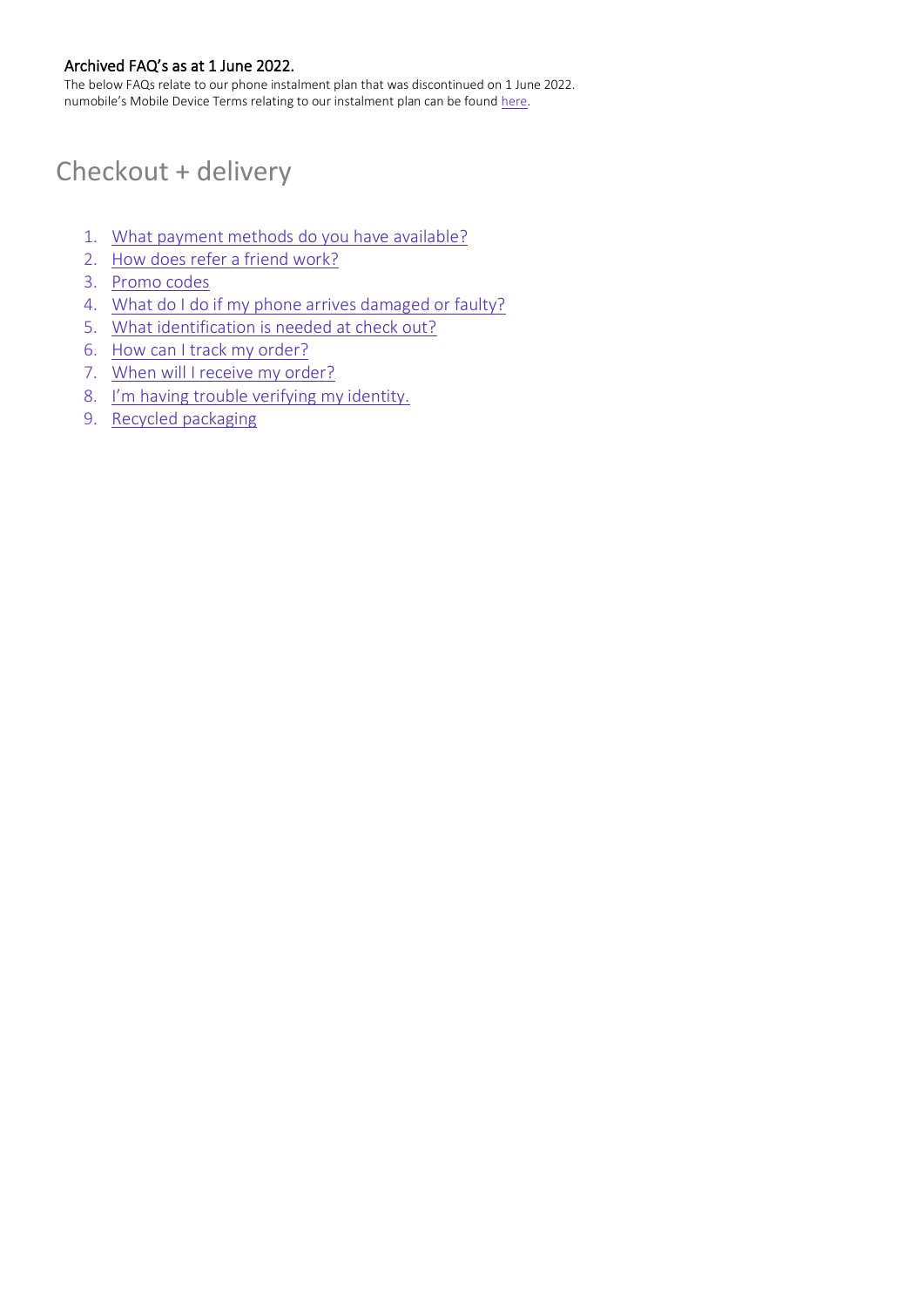The below FAQs relate to our phone instalment plan that was discontinued on 1 June 2022. numobile's Mobile Device Terms relating to our instalment plan can be found [here.](https://www.numobile.com.au/legal-stuff)

# <span id="page-12-0"></span>**What payment methods do you have available?**

For our Phone + SIM plan and SIM only orders, we accept Visa or MasterCard. In our Phone Only store, all payments are processed through PayPal – see here for more information on how to use PayPal. See our T&Cs for payment terms here.

[< Back to Checkout + Delivery Questions](#page-11-0)

## <span id="page-12-1"></span>**How does refer a friend work?**

Each time you refer a friend, both you and your friend will get a one-off data gift added to your data bank (once your friend activates their service with us).

The more friends you refer, the more you'll get (subject to your data bank limit).

If you're on one of our current plans (\$15, \$25, \$30, \$35 and \$45 plan) - you can bank up to 300GB.

If you haven't switched over to one of our current plans, you can bank up to 200GB.

Start referring in just 3 easy steps!

LOGIN

Log into your account and go into "My Account", then select "Personal details", to see your personal referral code. SHARE

Share your code with your friends and get them to enter it via checkout for it to be applied.

BONUS!

Once your friend successfully activates their service with us, you'll both get bonus data added to your data bank – that's a win-win!

To find out how much data you and your friend will get, please see below.

If you are on a data plan below \$30 a month, you'll get 5GB of bonus data! If you are on a data plan at or above \$30 a month, you'll get 10GB of bonus data! Please note this cannot be redeemed with any other promotional offer/code. See terms and conditions here.

# [< Back to Checkout + Delivery Questions](#page-11-0)

# <span id="page-12-2"></span>**Promo codes**

Unless expressly specified, our promotion codes are:

non-transferrable; non-redeemable for cash; eligible for nu mobile goods and services only (and only on such goods and services, and any applicable terms, as specified); and

not available to be used in conjunction with any other offers, discount codes, exchanges or refunds. nu mobile reserves the right to modify, withdraw, extend, suspend or discontinue such offers at any time.

#### [< Back to Checkout + Delivery Questions](#page-11-0)

<span id="page-12-3"></span>**What do I do if my phone arrives damaged or faulty?**

Accidents happen, so if you believe your phone arrives damaged or faulty please fill in this form.

If your phone arrives damaged or faulty: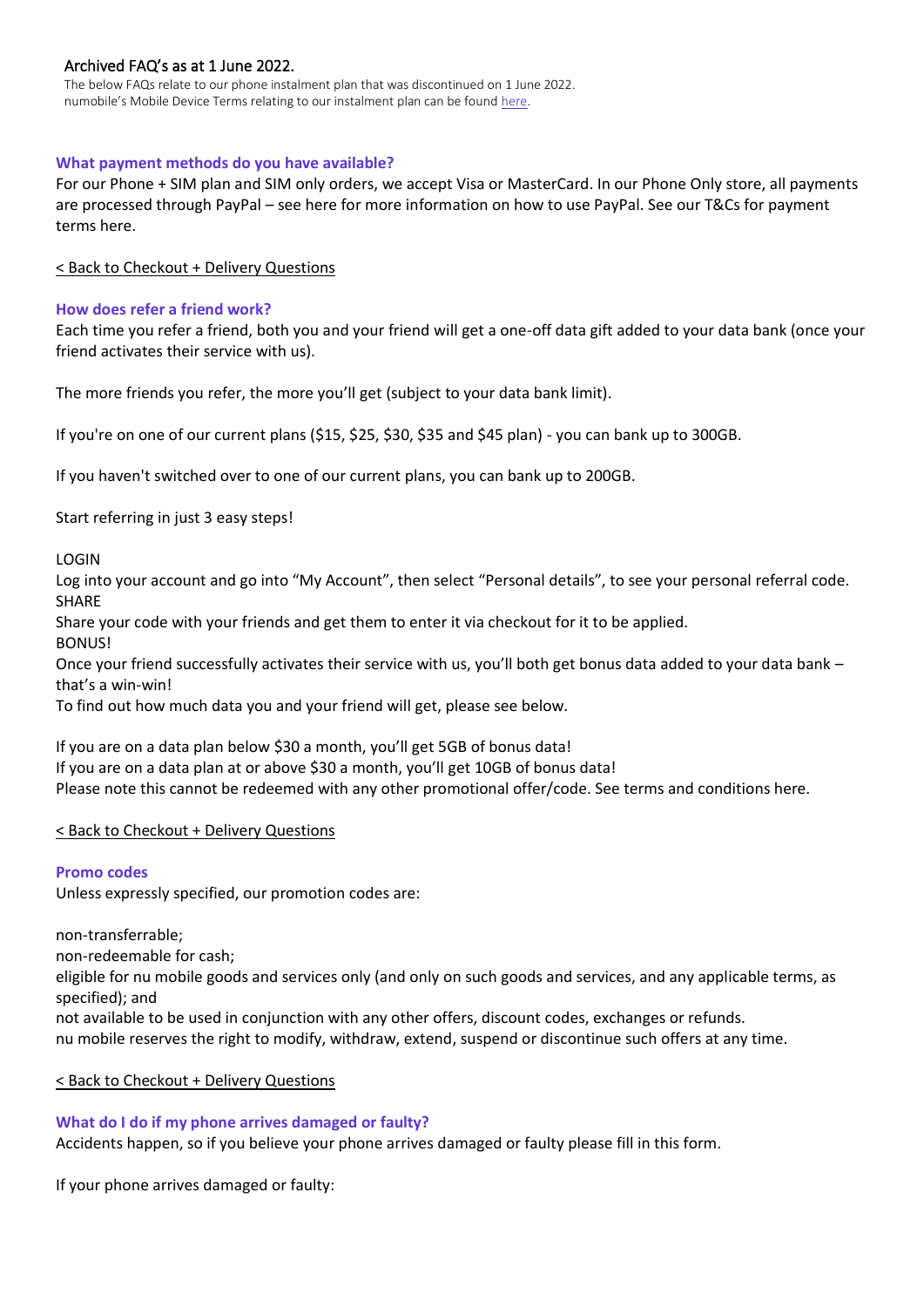The below FAQs relate to our phone instalment plan that was discontinued on 1 June 2022. numobile's Mobile Device Terms relating to our instalment plan can be found [here.](https://www.numobile.com.au/legal-stuff)

Please lodge the damaged return request within 3 days of receiving the phone. Please provide photo or video evidence of the damage. This is in addition to your rights under our 12-month device warranty and the Australian Consumer Law.

Please note: If your device was purchased outright, please contact us via shop@numobile.com.au within 3 days of receiving the phone, so we can promptly assess your claim.

# [< Back to Checkout + Delivery Questions](#page-11-0)

## <span id="page-13-0"></span>**What identification is needed at check out?** Checkout is easy, but we just have to check that 'you, are really you'.

You'll need to provide the following details:

First name (Must match your driver's license or passport) Last name (Must match your driver's license or passport) Date of birth Contact number Residential address Email address Driver's licence/passport number Payment details Don't worry, read our Privacy Policy to see how we keep your details safe.

# [< Back to Checkout + Delivery Questions](#page-11-0)

# <span id="page-13-1"></span>**How can I track my order?**

As soon as we've shipped your order, we will send you an email notification with courier details and tracking information. If you haven't received a shipping notification within 2 business days of ordering, please get in touch with our customer service team.

# [< Back to Checkout + Delivery Questions](#page-11-0)

# <span id="page-13-2"></span>**When will I receive my order?**

All orders come with free express shipping! We're sure you're looking forward to getting your nu phone, please be aware we might require more information from you.

If you've placed your order before 12pm on a business day, and we don't require anymore information, we'll ship your device the same day or

If we do require more information, we will contact you within 24 hours.

Either way, if you haven't heard back from us or received a tracking number for your order, please drop us an email via support@numobile.com.au or give us a call at 1800 951 384.

Delivery times may vary depending on your location but we'll send you tracking details so you can keep an eye on the ETA. Please be aware, we might require from information from you before dispatching your order.

# [< Back to Checkout + Delivery Questions](#page-11-0)

<span id="page-13-3"></span>**I'm having trouble verifying my identity.**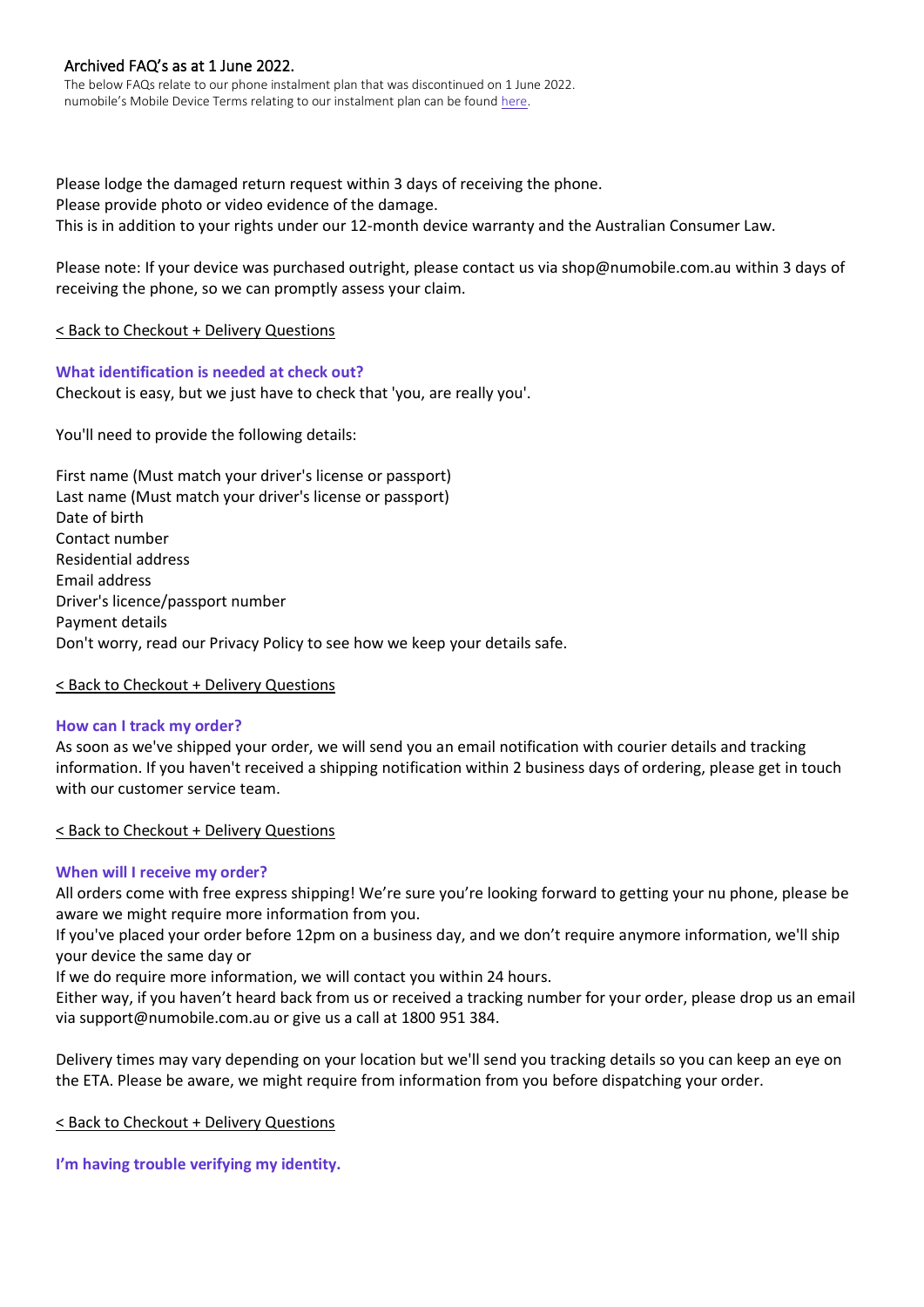The below FAQs relate to our phone instalment plan that was discontinued on 1 June 2022. numobile's Mobile Device Terms relating to our instalment plan can be found [here.](https://www.numobile.com.au/legal-stuff)

Please make sure you enter your details exactly as they appear on your ID. If you are still having trouble, please get in touch with our customer service team.

[< Back to Checkout + Delivery Questions](#page-11-0)

<span id="page-14-0"></span>**Recycled packaging.**

We're trying to do our part & hope you can too. All of the paper in this packaging is 100% recycled paper (certified carbon neutral stock) and has been printed on using environmental inks.

If you want to know more about the logos above, the paper, and/or the printing of this package you can read about it below.

The latest packaging has been printed by Rawson Print Co, an FSC certified printer. You can find out more about their



# **Responsible Forestry Practices**

Fibre used in the production of paper that shows this symbol is sourced from pulp suppliers who practice responsible forestry techniques and/or use paper from managed plantation forests.



# **Recycled**

Paper made up of recycled fibers that have been extracted from existing paper products to be used in the manufacturer of further paper products. Recycled paper can be 100% recycled or consist of a mixture of pre and post-consumer waste along with some virgin fibre to add strength.<br>
Secret CHLORING TO THE REAL PROPERTY.



# **Process Chlorine Free**

Made from post-consumer recycled fibre and processed without the use of any additional chlorine or chlorine



# **Paper Made Carbon Neutral**

This logo applies to a paper that has had its carbon dioxide and greenhouse gas emissions calculated; reduced where possible; and 'offset' through credits that fund renewable emission-free energy products. Calculations have been independently audited and include scope 1, 2 and 3 emissions from raw material (seedling) through to customer (either Ball & Doggett warehouses or printer). The majority of carbon-neutral papers that Ball & Doggett offer, fall under this cradle to customer model. Meaning the auditors have accounted for and offset all the greenhouse gas emissions for the actual processes that take place up until we hand the paper over. This measurement allows the printer the claim of 'printing on carbon-neutral paper and the use of the 'paper made carbon neutral logo'. However, any accompanying marketing statements must be clear that the claim relates to the paper and not the book or pamphlet, etc. Products displaying the 'paper made carbon neutral logo' indicate the offset has already been factored into the price and no extra charge applies.